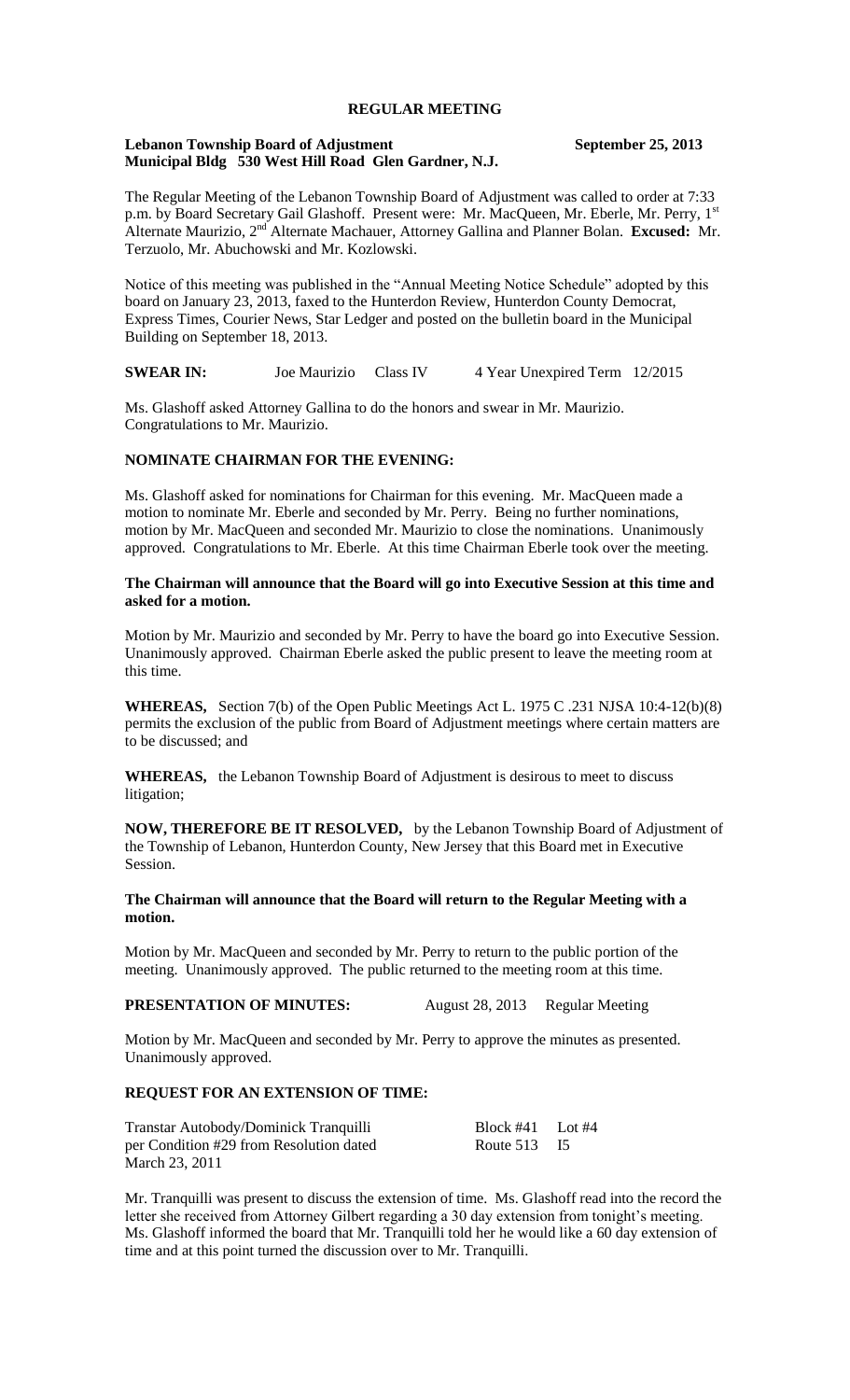## **Lebanon Township Board of Adjustment September 25, 2013 Page 2**

Mr. Tranquilli informed the board that he is in the process of getting his permits and his engineer is working on the plans for when they submit to the Building Dept. Mr. Tranquilli said it has been more involved then what he had anticipated. At the conclusion of Mr. Tranquilli's testimony, the board discussed Mr. Tranquilli's request. The board offered to extend the time to 90 days from today. Mr. Tranquilli thanked the board for the additional time.

Motion by Mr. Maurizio and seconded by Mr. Perry to grant a 90 day extension of time to Mr. Tranquilli to December 23rd.

| <b>ROLL CALL</b> | <b>Yes:</b> Mr. Machauer | Mr. Eberle | <b>Absent:</b> Mr. Terzuolo |
|------------------|--------------------------|------------|-----------------------------|
|                  | Mr. Maurizio             | Mr. Perry  | Mr. Abuchowski              |
|                  | Mr. MacQueen             |            | Mr. Kozlowski               |

#### **Attorney Gallina will prepare the Resolution to be on the Agenda for October 23, 2013.**

#### **NEW BUSINESS:**

Annette & Douglas Lemenze<br>Block #21 Lot #27 208 Butternut Road Butternut Road R1 <sup>1</sup>/<sub>2</sub> Califon, N.J. 07830

## **APPEAL** Section 400-10a.7

Attorney Gallina had Annette & Doug Lemenze sworn in to give testimony.Attorney Gallina stated that this is a denial from the Zoning Officer which is for an animal shelter and storage and would be a pre-built barn at 208 Butternut Road in the R1½. Property consists of 1.504 acres. The Zoning Officer denied the application per Section 400-10a.7 that this property is a farm per the ordinance and that the setbacks for a building housing livestock has to be 100' off the property lines.

Attorney Gallina noted that this is not a public hearing for a variance. Once the applicant gives her presentation, the board and professionals will ask questions only pertinent to the appeal. The Chairman can open up the process to the public for questions pertaining only to the appeal. The Chairman will then open the process up for statements and comments from the public before going into deliberations.

Ms. Lemenze had her daughter Brianna present this evening. Ms. Lemenze said before the accident with the horse, her daughter was actively involved in showing the horse. Ms. Lemenze said that Rosie was a rescue race horse from the track. The stable they had the horse boarded at is where the accident happened. The horse can never be ridden and is just a pet. The horse is now boarded at the Ashton Farm on Route 513. Ms. Lemenze said that Rosie needs special care and having her at home she would be able to give her the care that is needed.

Ms. Lemenze past out to the board and professionals copies of exhibits regarding several properties in the township with zoning approvals including minutes from the March 27, 1989 and May 7, 2013 Planning Board meetings. Ms. Lemenze went through each exhibit for the board noting that they all had zoning approvals and permits. At the conclusion of Ms. Lemenze's testimony Chairman Eberle asked if the board had questions of the applicant. The following questions were asked regarding the buffering in the back of the property since trees have been removed and asked about the removal of manure. Ms. Lemenze said she has made arrangements for the removal of the manure. Also, they will be planting new trees for buffering in the back portion of the property. Ms. Lemenze said she will have lighting in the building, but does not plan on having spot lights on the building. Ms. Lemenze stated that they will have two grasses areas fenced in; one will be 40' x 100' and the other 50' x 75'. Because of the horse's injuries, exercise is very limited. Ms. Lemenze said having her home; she will be able to give her the special care that in needed.

At the end of the board's questions, Chairman Eberle opened the hearing up to the public for questions. Mr. David Taylor asked for conformation on the exhibits. Planner Bolan referred to the zoning denial from the Zoning Officer.